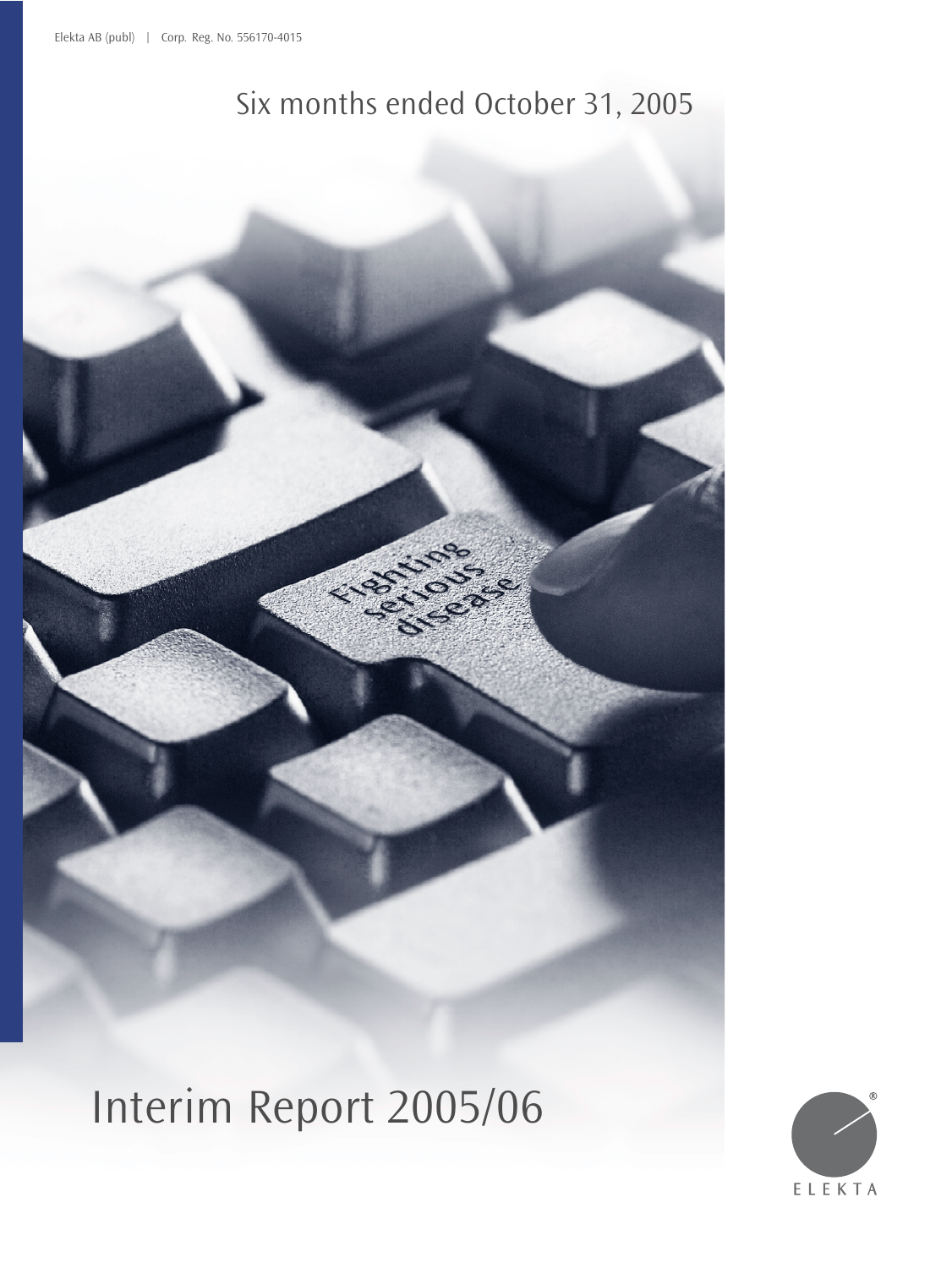# Interim Report 2005/06 Six months ended October 31, 2005

- **Order bookings rose 32 percent to SEK 1,997 M (1,515). The order backlog was on an all time high level of SEK 3,823 M.**
- **Net sales increased 32 percent to SEK 1,940 M (1,466).**
- Operating profit amounted to SEK 153 M (179) and operating margins to **8 percent (12). On a rolling 12-month basis, operating margin was 9 percent.**
- **Profit after taxes amounted to SEK 98 M (124). Earnings per share after dilution amounted to SEK 1.03 (1.32).**
- Cash flow after investments was negative SEK 51 M (neg. 10).
- **In November, Elekta acquired Medical Intelligence Medizintechnik GmbH for a consideration of EUR 20 M, as part of a focused strategy to strengthen Elekta's leadership in image guided and stereotactic radiation therapy.**

Elekta is an international medical technology group that develops advanced clinical solutions, comprehensive information systems and services for treatment of cancer and brain disorders.

At more than 3,000 hospitals worldwide, Elekta's IT systems and clinical solutions are used for enhancing the efficiency of clinical care operations, for treating cancer and for diagnosing and treating brain disorders with noninvasive or minimally invasive methods.

All of Elekta's solutions employ non-invasive or minimally invasive techniques and are therefore gentle to the patient and cost-effective, in addition to being clinically effective.

In April 2005, IMPAC Medical Systems, Inc. was acquired, enabling Elekta to offer its customers a new broad range of medical IT systems for use in cancer care. Combined, Elekta and IMPAC are able to offer fully integrated solutions covering the entire spectrum of cancer care and based on an image enabled electronical medical records system. The acquisition strengthens Elekta's presence and position in the North American market, while Elekta's international sales organization facilitates sales and market penetration for IMPAC systems outside the US. These revenue synergies have now already materialized, with an accelerated growth of linear accelerator orders in the U.S. and increased IMPAC software sales in Europe.

The acquisition of Medical Intelligence Medizintechnik GmbH in November 2005, a world-leading supplier of advanced and innovative radiation oncology products for precise and reliable patient positioning and fixation, complements Elekta's product portfolio for advanced radiation therapy and reinforces Elekta's leadership in stereotactic radiation therapy (SRT) of the body and in providing complete solutions for image guided radiation therapy (IGRT).

Elekta's strategy is to continue the transformation process towards becoming a total partner to health care providers – delivering systems, clinical solutions and services for the entire treatment process within oncology and neurosurgery. This involves a further broadened offering of products and services to be able to address a significantly larger market and at the same time to contribute to improved patient care worldwide.

The total market for Elekta's products and solutions is expected to grow by 5-10 percent annually, and demand for Elekta's clinical solutions remains strong. However, the high value of individual orders and order coordination within the framework of health care investment programs often lead to significant quarterly variations in business volume.

#### **Order bookings and order backlog**

Order bookings rose by 32 percent to SEK 1,997 M (1,515). IMPAC that was acquired in April 2005, contributed with SEK 417 M (–). Order bookings for oncology products including IMPAC rose by 53 percent to SEK 1,664 M (1,088) and excluding IMPAC rose by 15 percent to SEK 1,247 M (1,088).

Order bookings for neurosurgery products declined by 22 percent, to SEK 333 M (427). Based on unchanged exchange rates, the Group's order bookings rose by 28 percent, with oncology rising 48 percent and neurosurgery declining by 24 percent.

Order bookings rose by 26 percent during the second quarter to SEK 1,045 M (827).

Order bookings for the rolling 12 months increased by 24 percent.

The order backlog was on October 31, 2005 on an all time high level of SEK 3,823 M, compared with SEK 3,493 M on April 30, 2005.

### **Market comments**

#### Europe

Order bookings in the Europe region, including the Middle East and Africa, rose by 7 percent to SEK 720 M (673). At unchanged exchange rates, total order bookings for the region rose by 4 percent but declined for oncology products by 1 percent.

Elekta's position in the European market is strong. The European market for radiation therapy is driven primarily by the lack of care capacity and therapeutic equipment. In many European countries, the number of linear accelerators per capita is less than half that of the US.

In Europe, IMPAC's oncology information systems are meeting the need for improved productivity, streamlined operations and multi-site connectivity. In December, Elekta received a breakthrough order from Généridis, a subsidiary of Générale de Santé, the first co-ordinated network of private radiation oncology centers in France, who have decided to install a complete IMPAC IT solution from Elekta throughout their 12 sites.

The economic growth and the growing need for advanced healthcare in Eastern Europe, specifically in the new EU members, are expected to increase the total European market.

#### North and South America

Order bookings in North and South America increased by 77 percent to SEK 883 M (498), including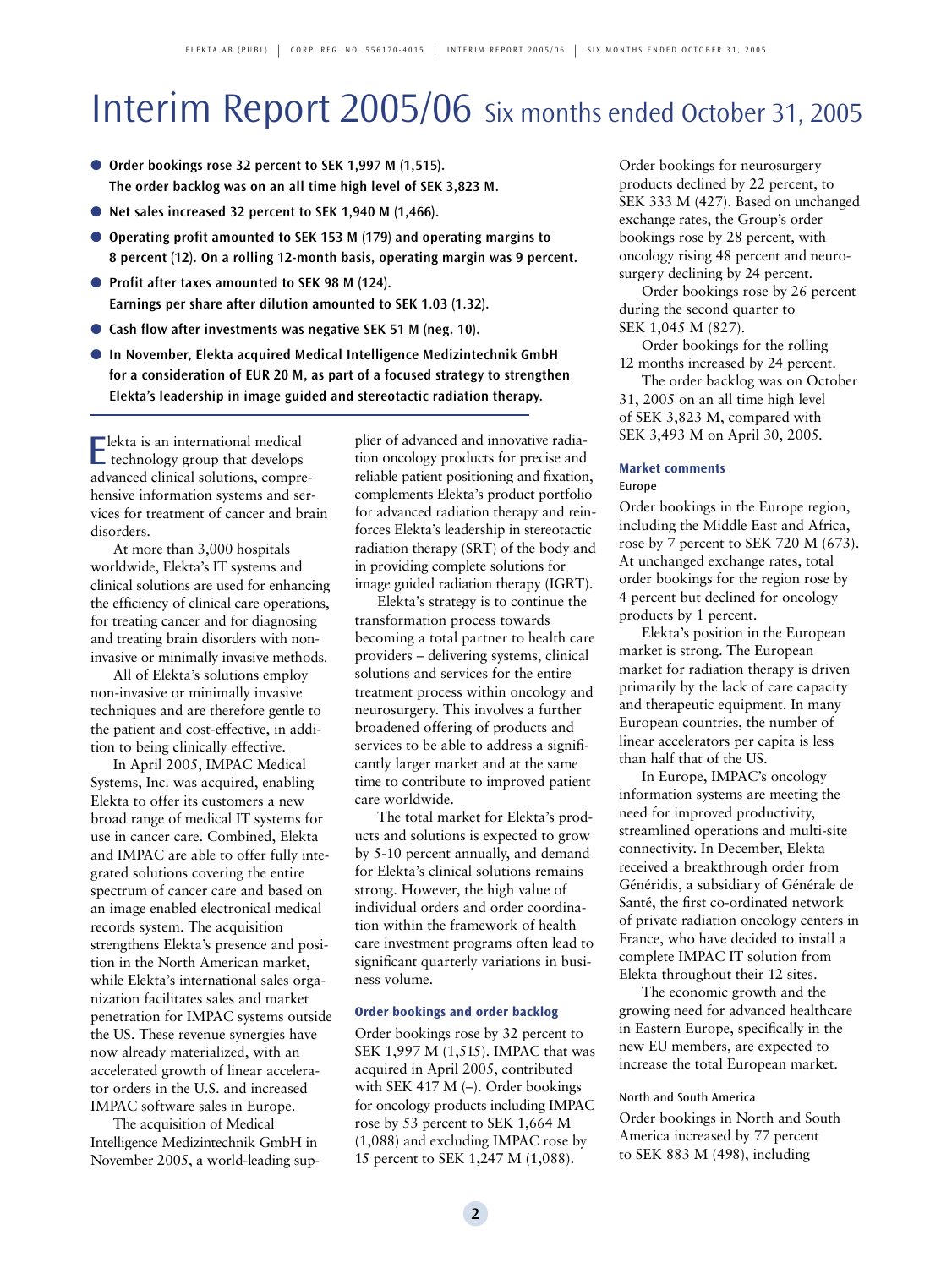| Order bookings              |                             |                             |              |                     |                     |              |                             |              |  |
|-----------------------------|-----------------------------|-----------------------------|--------------|---------------------|---------------------|--------------|-----------------------------|--------------|--|
| <b>SEK M</b>                | <b>Ouarter 2</b><br>2005/06 | <b>Quarter 2</b><br>2004/05 | Change,<br>% | 6 months<br>2005/06 | 6 months<br>2004/05 | Change,<br>% | <b>Rolling</b><br>12 months | Change,<br>% |  |
| Europe, Middle East, Africa | 320                         | 385                         | $-17$        | 720                 | 673                 |              | 1,584                       | 6            |  |
| North and South America     | 489                         | 269                         | 82           | 883                 | 498                 | 77           | 1,756                       | 62           |  |
| Japan                       | 67                          | 65                          | 3            | 124                 | 150                 | $-17$        | 236                         | 18           |  |
| Asia excl Japan             | 169                         | 108                         | 56           | 270                 | 194                 | 39           | 464                         | $-4$         |  |
| Group                       | 1,045                       | 827                         | 26           | 1,997               | 1,515               | 32           | 4,040                       | 24           |  |
| of which                    |                             |                             |              |                     |                     |              |                             |              |  |
| Oncology                    | 848                         | 656                         | 29           | 1,664               | 1088                | 53           | 3,176                       | 31           |  |
| Neurosurgery                | 197                         | 171                         | 15           | 333                 | 427                 | $-22$        | 864                         | 3            |  |
|                             |                             |                             |              |                     |                     |              |                             |              |  |

## Order bookings

SEK 366 M (–) attributable to IMPAC. At unchanged exchange rates, order bookings for the region rose by 73 percent. Order bookings for oncology increased by 151 percent, while order bookings for neurosurgery declined 40 percent, based on unchanged exchange rates.

Elekta continues to strengthen its position on the important American market for radiation therapy and is recording a growth that is far exceeding the market. Added to the most advanced technology for image guided radiation therapy (IGRT), the acquisition in April 2005 of IMPAC has strengthened Elekta's position and the integrated sales organization facilitates contacts with customers who previously did not use Elekta's linear accelerators. Nearly half of these orders are now from customers at which Elekta's equipment was not previously installed.

In November, the Center for Medicare and Medicaid Services (CMS) announced the reimbursement levels for hospital outpatient procedures for 2006. For the first time, a dedicated reimbursement (CPT-code) is established for the high-resolution imaging on a linear accelerator such as Elekta Synergy®. Such an imaging session will now within Medicare be reimbursed with USD 75. This is an important addition to the total reimbursement for treating a patient with advanced radiation therapy and is expected to further increase the interest in IGRT, also from the mainstream market outside the academic research hospitals.

The weak neurosurgery order intake is to some extent a result of previous uncertainty on the US market regarding reimbursement for Gamma Knife® surgery together with longer sales cycles due to more complex financing solutions with several parties involved when opening up a Gamma Knife center. In November, CMS announced a new and dedicated reimbursement code for Gamma Knife surgery and that the total reimbursement is increased by



28 percent within Medicare. Stereotactic radiosurgery with Leksell Gamma Knife® will thereby be given satisfactory reimbursement levels.

#### Japan

Order bookings in Japan declined by 17 percent to SEK 124 M (150). Based on unchanged exchange rates, order bookings were down 19 percent.

Elekta has a strong position in the Japanese market, particularly in neurosurgery. The latest generation of Leksell Gamma Knife®, the 4C version, was approved by the Japanese authorities in October 2005, which increases the potential for new and after-market sales in the region.

Leading Japanese hospitals are showing interest in Elekta Synergy® but the long process for regulatory approval, leads to later introduction of new technology on the Japanese market.

#### Asia

Order bookings in Asia, excluding Japan, rose by 39 percent to SEK 270 M (194). At unchanged exchange rates, total order bookings for the region were up 33 percent, and for oncology products up 26 percent.

Elekta holds a leading market position in the region for advanced solutions for radiation therapy and notes healthy growth in this segment on the Chinese market. The need for equipment for radiation therapy of tumor diseases is very high in most Asian countries. Competition in the Asian markets for linear accelerators is strong, primarily from suppliers of equipment with less advanced configuration and lower prices.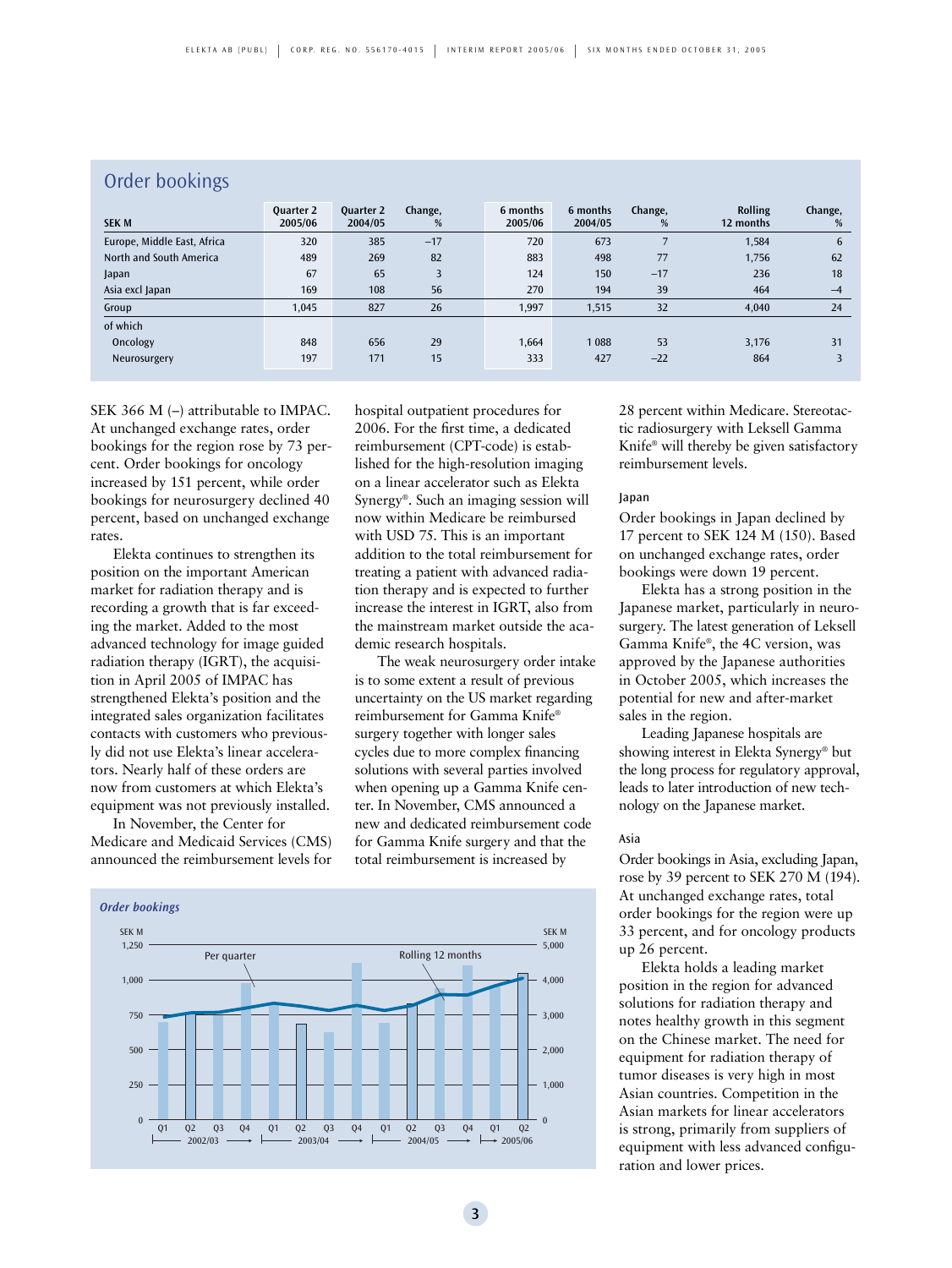## Net sales

| <b>SEK M</b>                | Quarter 2<br>2005/06 | <b>Quarter 2</b><br>2004/05 | Change,<br>% | 6 months<br>2005/06 | 6 months<br>2004/05 | Change,<br>% | 12 months<br>2004/05 |
|-----------------------------|----------------------|-----------------------------|--------------|---------------------|---------------------|--------------|----------------------|
| Europe, Middle East, Africa | 412                  | 307                         | 34           | 717                 | 581                 | 23           | 1,328                |
| Northe and South America    | 450                  | 260                         | 73           | 867                 | 497                 | 74           | 1,057                |
| Japan                       | 86                   | 44                          | 95           | 128                 | 131                 | $-2$         | 326                  |
| Asia excl Japan             | 123                  | 138                         | $-11$        | 228                 | 257                 | $-11$        | 441                  |
| Group                       | 1,071                | 749                         | 43           | 1.940               | 1,466               | 32           | 3,152                |
| of which                    |                      |                             |              |                     |                     |              |                      |
| Oncology                    | 838                  | 553                         | 52           | 1,512               | 1.047               | 44           | 2,175                |
| Neurosurgery                | 233                  | 196                         | 19           | 428                 | 419                 | 2            | 977                  |

#### After market

Order bookings for Elekta's aftermarket products excluding IMPAC amounted to SEK 553 M (460).

The demand for Elekta's aftermarket products and services continues to develop favorably, primarily driven by order bookings for technical service within oncology and linear accelerator upgrades to the latest technology.

#### **Net sales**

Consolidated net sales rose by 32 percent to SEK 1,940 M (1,466), including SEK 320 M (–) attributable to IMPAC. Based on unchanged exchange rates net sales rose by 30 percent.

Net sales for oncology products increased by 44 percent to SEK 1,512 M (1,047). For neurosurgery products net sales increased 2 percent to SEK 428 M (419).

Net sales for the after-market excluding IMPAC rose by 8 percent to SEK 480 M (446).

Net sales during the second quarter increased to 1,071 (749) M, including SEK 167 M (–) attributable to IMPAC.

#### **Earnings**

Operating profit declined to SEK 153 M (179), mainly as a result of exchangerate fluctuations. IMPAC contributed positively to operating profit.

The operating margin amounted to 8 percent (12). The operating margin for the rolling 12-month period was 9 percent.

Operating profit for the second quarter was SEK 118 M (98) and the operating margin was 11 percent (13). The gross margin for the fist six months rose to 42 percent (39) as a result of the increased portion of software sales.

In accordance with IFRS 2 (Sharerelated payments) costs for Elekta's outstanding options program must be reported. In the first six months, these costs amounted to SEK 15 M (0). These costs comprise a calculated cost corresponding to the earned portion of the option value for the 2004/2008 options program at allocation. In addition, there are calculated social security costs for the earned portion of the options based on a theoretical market value of the options which is calculated in accordance with the Black & Scholes model, based on the share price at October 31, 2005 and the subscription price. For options exercised social cost is paid on the difference between market price and price paid for the shares on the exercise day.

Investments in research and development rose 47 percent to SEK 157 M

**4**

 $(107)$ , or 8 percent  $(7)$  of net sales. The increase is attributable entirely to IMPAC. Capitalization of development costs and amortization of capitalized development costs affected earnings in the amount of SEK 6 M (0). Capitalization amounted to SEK 12 M (14) and amortization to SEK 6 M (14).

Exchange rate fluctuations compared with the year-earlier period affected operating profit negatively by about SEK 31 M.

Elekta hedges part of its net exposure per currency over a rolling 24 month period. Exchange rate losses from forward contracts in operating profit amounted to SEK 10 M. Unrealized exchange rate losses on cash-flow hedges amounted to SEK 22 M and are reported as of the 2005/06 fiscal year in shareholders' equity, taking into account the tax effect.

Net financial items amounted to an expense of SEK 5 M (income: 1). Net interest expenses amounted to SEK 15 M (income: 4) as a result of financing

#### *Net sales*

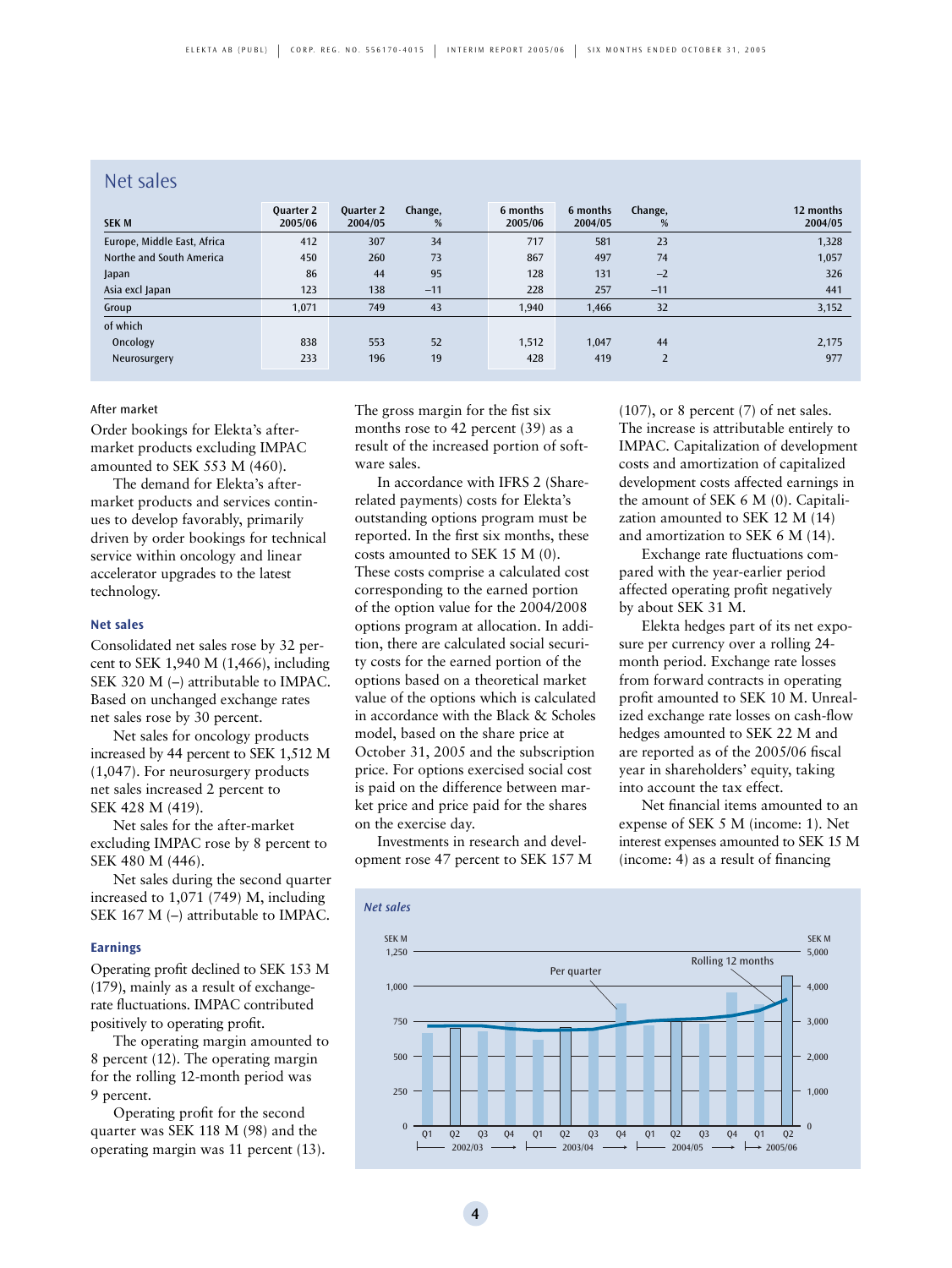raised for the acquisition of IMPAC. Shares in the earnings of associated companies amounted to income of SEK 8 M (3) and financial exchange rate differences to an income of SEK 2 M (expense: 6).

Profit after net financial items declined to SEK 148 M (180). The tax expense amounted to SEK 50 M, or 34 percent. Profit after taxes amounted to SEK 98 M (124).

Earnings per share amounted to SEK 1.04 (1.32) before dilution and SEK 1.03 (1.32) after dilution.

The return on shareholders' equity amounted to 13 percent (19), while the return on capital employed amounted to 16 percent (24).

#### **Investments and depreciation/amortization**

Investments in intangible and tangible assets amounted to SEK 90 M (36). The increase is to a large extent explained by the ongoing investment in a new, Group-wide ERP system. Amortization/depreciation of intangible and tangible assets amounted to SEK 82 M (52), of which SEK 43 M pertains to amortization of intangible assets relating to the IMPAC acquisition.

#### **Liquidity and financial position**

Cash flow from operating activities during the period amounted to a positive SEK 22 M (pos: 12). Tied-up working capital was low on April 30, 2005 when operating liabilities were SEK 348 M higher than operating

assets. During the first six months, tied-up working capital rose due mainly to increased receivables and seasonal inventory build-up. Cash flow after investing activities amounted to a negative SEK 51 M (neg: 10).

Liquid funds October 31, 2005 amounted to SEK 795 M, compared with SEK 744 M on April 30, 2005. SEK 33 M of bank balances was pledged, primarily for commercial guarantees.

Interest-bearing liabilities amounted to SEK 1,192 M, compared with SEK 833 M on April 30, 2005. Net debt amounted to SEK 397 M, compared with SEK 89 M on April 30, 2005.

On October 31, 2005, the net debt/equity ratio was 0.23 and equity/ assets ratio was 34 percent.

On August 30, 2005, Elekta strengthened and diversified its longterm financing structure by entering into a private placement agreement to issue senior notes to U.S. institutional investors. The transaction amount was USD 125 M with a tenor of 10 years.

In accordance with the decision taken at the 2005 Annual General Meeting, a bonus issue was carried out in order to increase the nominal value of the Elekta share to SEK 6. Thereafter a share split 3:1 was conducted, resulting in a nominal value of SEK 2.

Also following a decision at the Annual General Meeting, SEK 207 M was paid out September 29 to the shareholders in the form of a dividend of SEK 6.60 per (pre-split) share.



Shares repurchased during January-February 2005 in accordance with Elekta's dividend policy have been cancelled after decision of the Annual General Meeting.

During August–November 2005, 152,061 new Series B shares were subscribed through the exercise of warrants distributed within the framework of the established options program. On December 8, 2005, the total number of shares amounted to 94,179,723.

#### **Employees**

The average number of employees was 1,694 (1,194).

The number of employees on October 31, 2005 was 1,750, compared with 1,671 on April 30, 2005.

#### **Parent Company**

The operations of the Parent Company include Group management and Groupwide functions, as well as financial administration. The Parent Company's loss after net financial items amounted to SEK 38 M (loss: 8). The average number of employees was 20 (17).

#### **Acquisition of Medical Intelligence Medizintechnik GmbH**

On November 30, Elekta acquired Medical Intelligence Medizintechnik GmbH for a consideration of EUR 20 M. Medical Intelligence is a world-leading supplier of advanced and innovative radiation oncology products for precise and reliable patient positioning and fixation during treatment.

Medical Intelligence brings to the Elekta Group a portfolio of advanced and patent protected products with rapid sales growth, a track record of clinically relevant innovation and a development group focused on patient handling and positioning. The acquisition will also create opportunities to develop more integrated products that in the future will complete and further differentiate Elekta's IGRT and SRT solutions.

Elekta expects the acquisition to add annualized revenues of EUR 10-12 M in the first year.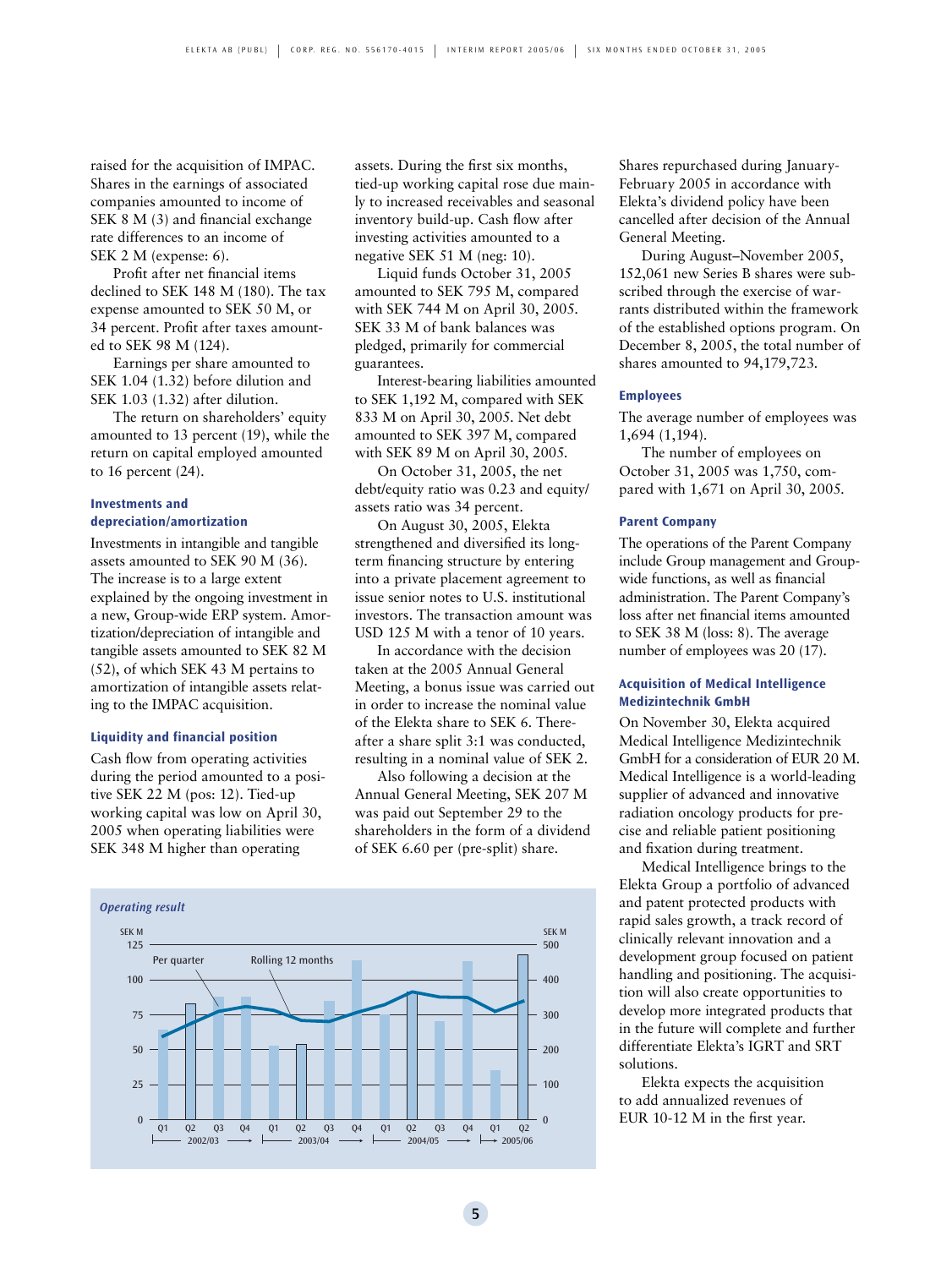## Income statement

|                                     | 3 months       | 3 months | 6 months       | 6 months | 12 months | 12 months    |
|-------------------------------------|----------------|----------|----------------|----------|-----------|--------------|
|                                     | Aug-Oct        | Aug-Oct  | May-Oct        | May-Oct  | Nov-Oct   | May-Apr      |
| <b>SEK M</b>                        | 2005/06        | 2004/05* | 2005/06        | 2004/05* | 2004/05*  | 2004/05*     |
| Net sales                           | 1,071          | 749      | 1,940          | 1,466    | 3,626     | 3,152        |
| Cost of products sold               | $-610$         | $-455$   | $-1,129$       | $-898$   | $-2,165$  | $-1,934$     |
| <b>Gross income</b>                 | 461            | 294      | 811            | 568      | 1,461     | 1,218        |
| Selling expenses                    | $-165$         | $-96$    | $-311$         | $-187$   | $-526$    | $-402$       |
| Administrative expenses             | $-93$          | $-69$    | $-187$         | $-129$   | $-347$    | $-289$       |
| R&D expenses                        | $-73$          | $-53$    | $-151$         | $-107$   | $-280$    | $-236$       |
| Exchange differences in operation   | $-12$          | 22       | $-9$           | 34       | 30        | 73           |
| <b>Operating result</b>             | 118            | 98       | 153            | 179      | 338       | 364          |
| Result from participations          |                |          |                |          |           |              |
| in associated companies             | $\overline{4}$ | $\bf{0}$ | 8              | 3        | 12        | 7            |
| Interest income                     | 5              | 5        | 7              | 10       | 19        | 22           |
| Interest expenses                   | $-14$          | $-3$     | $-22$          | $-6$     | $-31$     | $-15$        |
| Financial exchange differences      | 5              | $-5$     | $\overline{2}$ | $-6$     | 8         | $\mathbf{0}$ |
| Income after financial items        | 118            | 95       | 148            | 180      | 346       | 378          |
| <b>Taxes</b>                        | $-40$          | $-30$    | $-50$          | $-56$    | $-119$    | $-125$       |
| Net income                          | 78             | 65       | 98             | 124      | 227       | 253          |
| Earnings per share before dilution  | 0.83           | 0.69     | 1.04           | 1.32     | 2.41      | 2.69         |
| Earnings per share after dilution   | 0.82           | 0.69     | 1.03           | 1.32     | 2.40      | 2.69         |
| Cash flow                           |                |          |                |          |           |              |
| Operating cash flow                 | 97             | 104      | 162            | 194      | 388       | 420          |
| Change in working capital           | 55             | 12       | $-140$         | $-182$   | 30        | $-12$        |
| Cash flow from operating activities | 152            | 116      | 22             | 12       | 418       | 408          |
| <b>Investments and disposals</b>    | $-50$          | $-14$    | $-73$          | $-22$    | $-1,501$  | $-1,450$     |
| <b>Cash flow after investments</b>  | 102            | 102      | $-51$          | $-10$    | $-1,083$  | $-1,042$     |
| <b>External financing</b>           | 231            | 67       | 75             | 70       | 647       | 642          |
| Change in liquid funds              | 382            | 156      | 51             | 51       | $-407$    | $-407$       |

## Balance sheet

| <b>SEK M</b>                                                                                                    | Oct 31, 2005 | Oct 31, 2004* | April 30, 2005* |
|-----------------------------------------------------------------------------------------------------------------|--------------|---------------|-----------------|
| Intangible fixed assets                                                                                         | 2,087        | 359           | 1,920           |
| Tangible fixed assets                                                                                           | 222          | 135           | 189             |
| <b>Financial fixed assets</b>                                                                                   | 28           | 18            | 22              |
| Inventories                                                                                                     | 448          | 338           | 362             |
| <b>Receivables</b>                                                                                              | 1,494        | 1,121         | 1,266           |
| Liquid assets                                                                                                   | 795          | 1,202         | 744             |
| <b>Total assets</b>                                                                                             | 5,074        | 3,173         | 4,503           |
| Shareholders' equity                                                                                            | 1.718        | 1,586         | 1,694           |
| <b>Provisions</b>                                                                                               | 340          | 166           | 286             |
| Interest-bearing liabilities                                                                                    | 1,192        | 212           | 833             |
| Interest-free liabilities                                                                                       | 1,824        | 1,209         | 1,690           |
| Total shareholders' equity, provisions and liabilities                                                          | 5,074        | 3,173         | 4,503           |
| Assets pledged                                                                                                  | 34           | 51            | 54              |
| <b>Contingent liabilities</b>                                                                                   | 168          | 99            | 151             |
| the contract of the contract of the contract of the contract of the contract of the contract of the contract of |              |               |                 |

## Changes in shareholders' equity

| <b>SEK M</b>                           | Oct 31, 2005 | Oct 31, 2004* | April 30, 2005* |
|----------------------------------------|--------------|---------------|-----------------|
| Opening balance                        | 1,694        | 1,413         | 1,413           |
| Changed accounting principle           | 11           | $-2$          | $-2$            |
| IFRS 2 cost and deferred tax           | 17           |               | 8               |
| IAS 39 unrealized cash flow hedges     | $-26$        |               |                 |
| Option premiums and warrants exercised |              | 74            | 74              |
| <b>Dividend</b>                        | $-207$       |               |                 |
| Repurchase of shares                   |              |               | $-50$           |
| <b>Translation differences</b>         | 124          | $-23$         | $-2$            |
| Net income                             | 98           | 124           | 253             |
| <b>Closing balance</b>                 | 1,718        | 1,586         | 1,694           |

\* Converted to IFRS.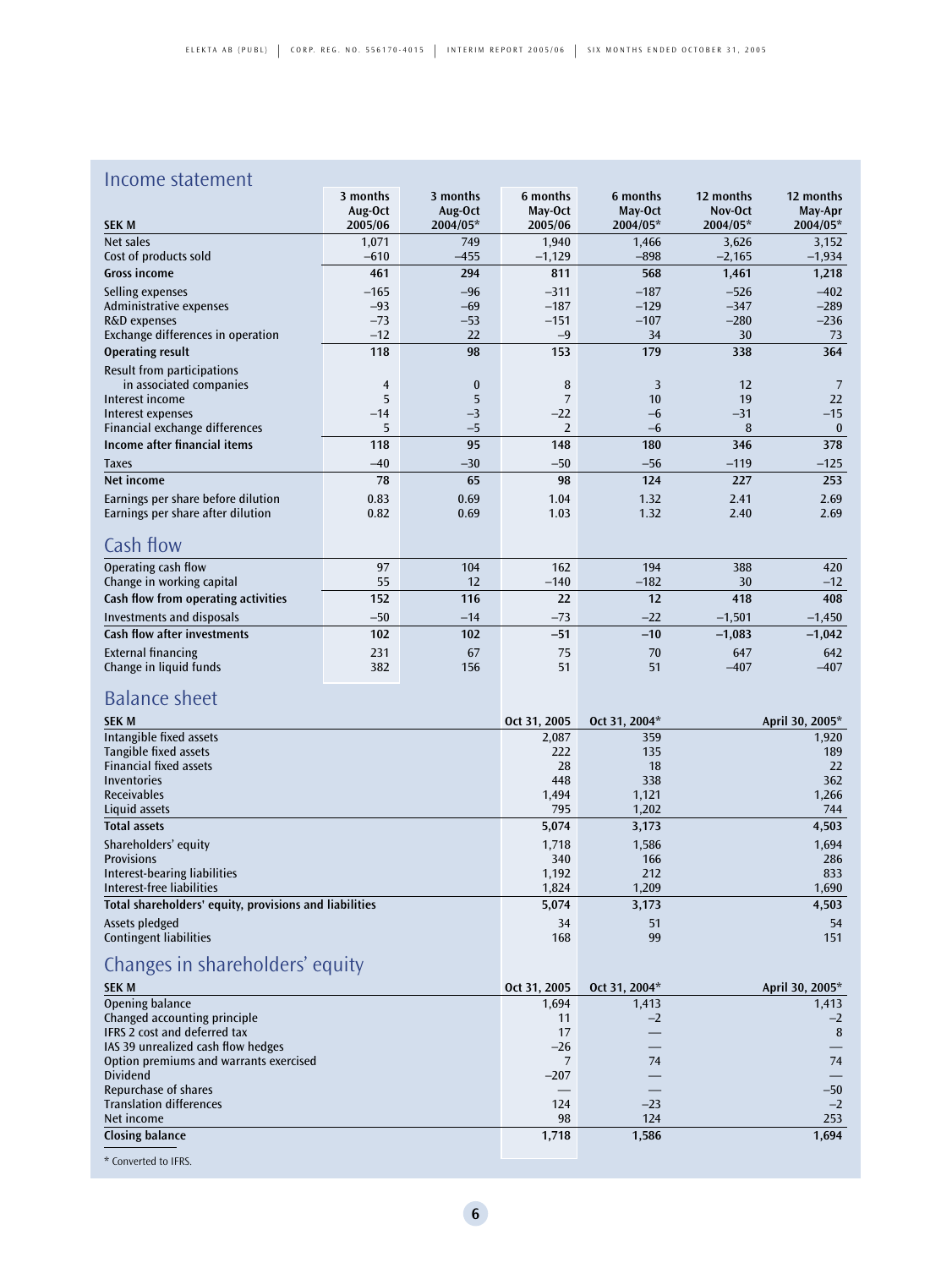## Key figures

| $\cdots$ , $\cdots$                  |                                   |                                   |                                   |                                    |                                 |                                |
|--------------------------------------|-----------------------------------|-----------------------------------|-----------------------------------|------------------------------------|---------------------------------|--------------------------------|
|                                      | 12 months<br>May-April<br>2002/03 | 12 months<br>May-April<br>2003/04 | 12 months<br>May-April<br>2004/05 | 12 months<br>May-April<br>2004/05* | 6 months<br>May-Oct<br>2004/05* | 6 months<br>May-Oct<br>2005/06 |
| Order bookings, SEK M                | 3,186                             | 3,262                             | 3,558                             | 3,558                              | 1,515                           | 1,997                          |
| Net sales, SEK M                     | 2,781                             | 2,900                             | 3,152                             | 3,152                              | 1,466                           | 1,940                          |
| Operating result, SEK M              | 323                               | 306                               | 349                               | 364                                | 179                             | 153                            |
| Operating margin, %                  | 12                                | 11                                | 11                                | 12                                 | 12                              | 8                              |
| Profit margin, %                     | 11                                | 11                                | 12                                | 12                                 | 12                              | 8                              |
| Shareholders' equity, SEK M          | 1.445                             | 1,413                             | 1,674                             | 1,694                              | 1,586                           | 1,718                          |
| Capital employed, SEK M              | 1,697                             | 1,644                             | 2,507                             | 2,527                              | 1,798                           | 2,910                          |
| Equity/assets ratio, %               | 49                                | 46                                | 37                                | 38                                 | 50                              | 34                             |
| Net debt/equity ratio, times         | $-0.58$                           | $-0.65$                           | 0.05                              | 0.05                               | $-0.62$                         | 0.23                           |
| Return on shareholders' equity, % ** | 17                                | 17                                | 16                                | 16                                 | 19                              | 13                             |
| Return on capital employed, % **     | 22                                | 20                                | 20                                | 21                                 | 24                              | 16                             |

\* Restated according to IFRS. \*\* Based on rolling 12 months.

## Data per share

|                                | 12 months<br>May-April<br>2002/03 | 12 months<br>May-April<br>2003/04 | 12 months<br>May-April<br>2004/05 | 12 months<br>May-April<br>2004/05* | 6 months<br>May-Oct<br>2004/05* | 6 months<br>May-Oct<br>2005/06 |
|--------------------------------|-----------------------------------|-----------------------------------|-----------------------------------|------------------------------------|---------------------------------|--------------------------------|
| Earnings per share             |                                   |                                   |                                   |                                    |                                 |                                |
| before dilution, SEK           | 2.43                              | 2.54                              | 2.56                              | 2.69                               | 1.32                            | 1.04                           |
| after dilution, SEK            | 2.38                              | 2.54                              | 2.56                              | 2.69                               | 1.32                            | 1.03                           |
| Cash flow per share            |                                   |                                   |                                   |                                    |                                 |                                |
| before dilution, SEK           | 3.00                              | 3.71                              | $-11.09$                          | $-11.09$                           | $-0.11$                         | $-0.54$                        |
| after dilution, SEK            | 2.94                              | 3.71                              | $-11.06$                          | $-11.06$                           | $-0.11$                         | $-0.54$                        |
| Shareholders' equity per share |                                   |                                   |                                   |                                    |                                 |                                |
| before dilution, SEK           | 14.93                             | 15.16                             | 17.80                             | 18.02                              | 16.75                           | 18.25                          |
| after dilution, SEK            | 14.86                             | 15.44                             | 18.63                             | 18.84                              | 16.75                           | 18.97                          |
| Average number of shares       |                                   |                                   |                                   |                                    |                                 |                                |
| before dilution, 000s          | 96,057                            | 97,756                            | 93,991                            | 93,991                             | 93,642                          | 94,068                         |
| after dilution, 000s           | 98,082                            | 97,756                            | 94,182                            | 94,182                             | 93,642                          | 94,786                         |
| Number of shares at closing    |                                   |                                   |                                   |                                    |                                 |                                |
| before dilution, 000s          | 96,768                            | 93,199                            | 94,028                            | 94,028                             | 94,702                          | 94,143                         |
| after dilution, 000s           | 98,964                            | 93,199                            | 95,703                            | 95,703                             | 94,702                          | 95,703                         |

\* Restated according to IFRS. Dilution in 2002/03-2003/04 refers to warrants program 1999/2002 and 2000/2003. Dilution in 2004/05-2005/06 refers to warrants program 2004/2008. All historical data restated for split 3:1 October 2005.

| Exchange rates       |          |         |              |        |         |           |        |  |
|----------------------|----------|---------|--------------|--------|---------|-----------|--------|--|
| Average rate         |          |         | Closing rate |        |         |           |        |  |
|                      |          | May-Oct | May-Oct      | Change | Oct 31, | April 30, | Change |  |
| Country              | Currency | 2005/06 | 2004/05      | %      | 2005    | 2005      | %      |  |
| Europe               | 1 EUR    | 9.331   | 9.136        |        | 9.547   | 9.168     | 4      |  |
| <b>Great Britain</b> | 1 GBP    | 13.704  | 13.557       |        | 14.065  | 13.533    | 4      |  |
| Japan                | 100 IPY  | 6.891   | 6.798        |        | 6.835   | 6.720     |        |  |
| <b>USA</b>           | 1 USD    | 7.624   | 7.480        |        | 7.900   | 7.075     | 12     |  |

#### **Accounting principles**

This report has been prepared in accordance with the Annual Accounts Act and IAS 34 Interim Financial Reporting. Effective May 1, 2005 the Group's financial reports are prepared in accordance with International Financial Reporting Standards (IFRS) approved by the EU. A detailed description of the effects of the conversion from Swedish accounting standards to IFRS on earnings in 2004/05, balance sheet for April 30, 2005 and the conversion to IAS 39 May 1, 2005 is presented in the Annual Report for 2004/05 (Board of Directors' report). The accounting presented in this report is based on IFRS standards in their current form. Other accounting principles and calculation methods applied are the same as those used in the Annual Report for 2004/05. Changes and interpretations may be published during 2005/06 and could affect the year's final accounting.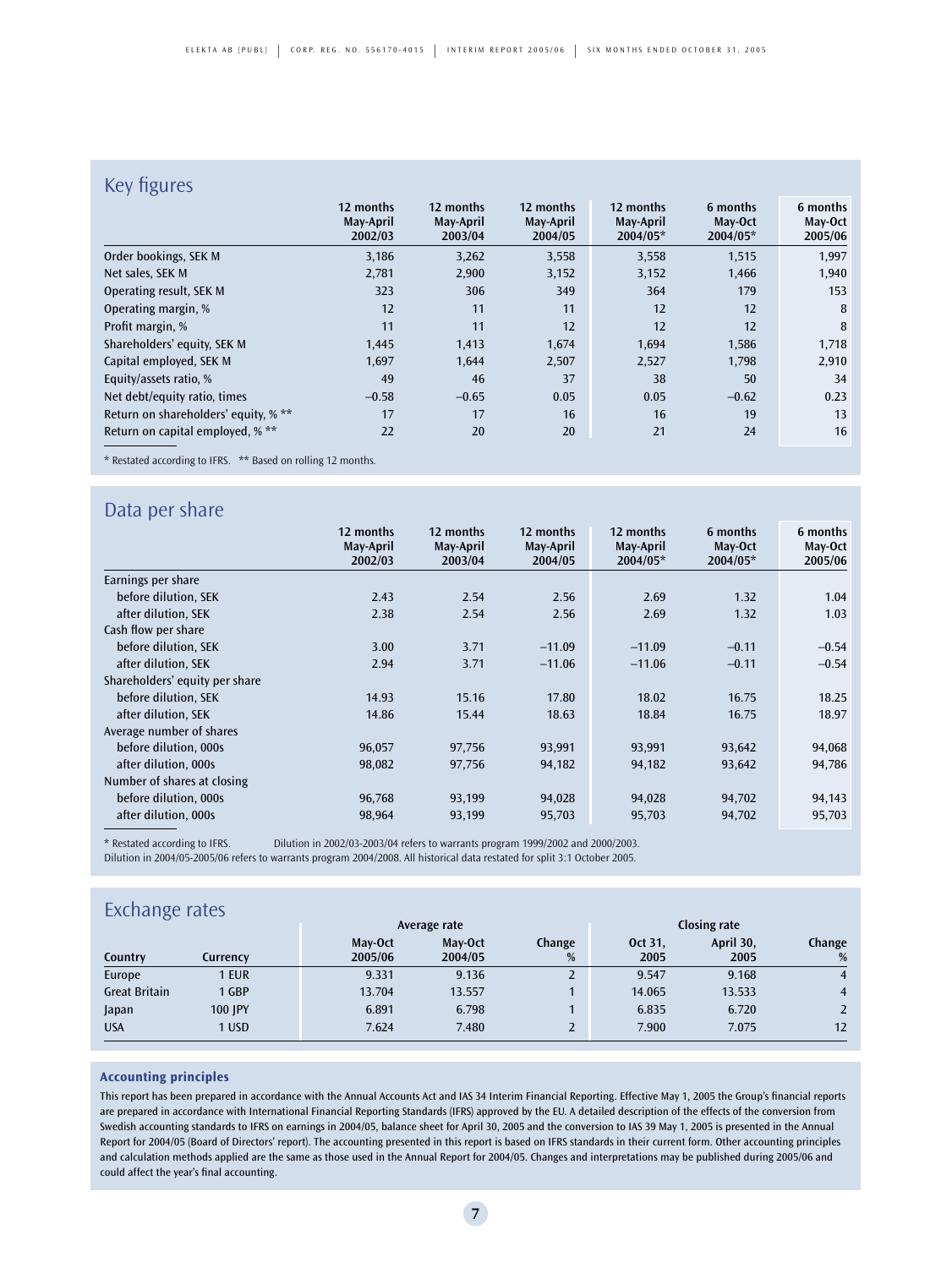## Transition to IFRS

The rules for adoption of IFRS are provided in IFRS 1 (First-time Adoption of International Financial Reporting Standards). The net effect of the change in accounting principles is reported directly against shareholders' equity. The significant changes in accounting principles as a result of applying IFRS, as well as the calculated effects on the balance sheet on April 30, 2005, are presented below.

Business combinations and goodwill In accordance with IFRS 3 (Business Combinations) goodwill is no longer amortized. Instead, an impairment test must be carried out each year to determine whether there is any writedown requirement regarding goodwill. Based on IFRS 1, Elekta has chosen not to re-calculate acquisitions of subsidiaries and associated companies carried out prior to May 1, 2000. The net value of goodwill existing on May 1, 2004, is considered as the new acquisition value. Acquisitions during fiscal 2004/05 have been reported in accordance with IFRS 3. Amortization applied during 2004/05 amounting to

SEK 25 M is reversed. In certain companies, goodwill is tax deductible, as a result of which deferred tax is affected in the amount of SEK 6 M.

#### Financial instruments and hedge accounting

IAS 39 (Financial Instruments: Recognition and Measurement) is applied from May 1, 2005. Based on IFRS 1, Elekta has chosen not to restate the comparable figures for 2004/05 regarding financial instruments in accordance with IAS 39. The difference between the reported values in accordance with IAS 39 and the previously applied accounting principles is reported in the balance sheet at May 1, 2005 directly against shareholders' equity in accordance with the transition rules in IFRS 1. An amount of SEK 15 M is reported for financial instruments, SEK 4 M in deferred taxes related to these, and shareholders' equity is increased by SEK 11 M. Financial liabilities shall be measured at amortized cost, with the effect that prepaid expenses and interest-bearing liabilities both declined by SEK 2 M.

#### Share-based payments

Elekta's outstanding 2004/2008 options program is covered by IFRS 2 (Share-based payments), which means that a calculated cost based on the fair value of the instruments on the issue date shall be reported in the income statements distributed over the earnings period. The calculated cost of the 2004/05 fiscal year amounted to SEK 10 M and deferred tax related to the options program to SEK 3 M.

#### Minority interests

According to IAS 27 (Consolidated and Separate Financial Statements), minority shares of shareholders' equity must be reported as a separate component in shareholders' equity on the balance sheet and not as a separate item among liabilities. In the income statement, minority shares of earnings may no longer be eliminated, but must be included in reported income for the period. It must be specified in the income statement what proportion of the profit for the year is attributable to the owners of the parent company and to the minority owners of subsidiaries.

| <b>SEK M</b>                                       | May-July | May-Oct. | May-Jan. | May-April |
|----------------------------------------------------|----------|----------|----------|-----------|
| Net sales                                          | 717      | 1,466    | 2,196    | 3,152     |
| Cost of products sold                              | $-443$   | $-898$   | $-1,354$ | $-1,934$  |
| Gross profit                                       | 274      | 568      | 842      | 1,218     |
| Selling expenses                                   | $-91$    | $-187$   | $-287$   | $-402$    |
| Administrative expenses                            | $-60$    | $-129$   | $-204$   | $-289$    |
| R&D expenses                                       | $-54$    | $-107$   | $-163$   | $-236$    |
| Currency exchange differences in operations        | 12       | 34       | 63       | 73        |
| Operating profit/loss                              | 81       | 179      | 251      | 364       |
| Income from participations in associated companies | 3        | 3        | 7        | 7         |
| Interest income                                    | 5        | 10       | 16       | 22        |
| Interest costs and similar profit/loss items       | $-3$     | $-6$     | $-9$     | $-15$     |
| Financial currency exchange differences            | $-1$     | $-6$     | $-7$     | $\bf{0}$  |
| Profit after financial items                       | 85       | 180      | 258      | 378       |
| <b>Taxes</b>                                       | $-26$    | $-56$    | $-82$    | $-125$    |
| Profit for the year                                | 59       | 124      | 176      | 253       |

## Income statement 2004/05 restated according to IFRS